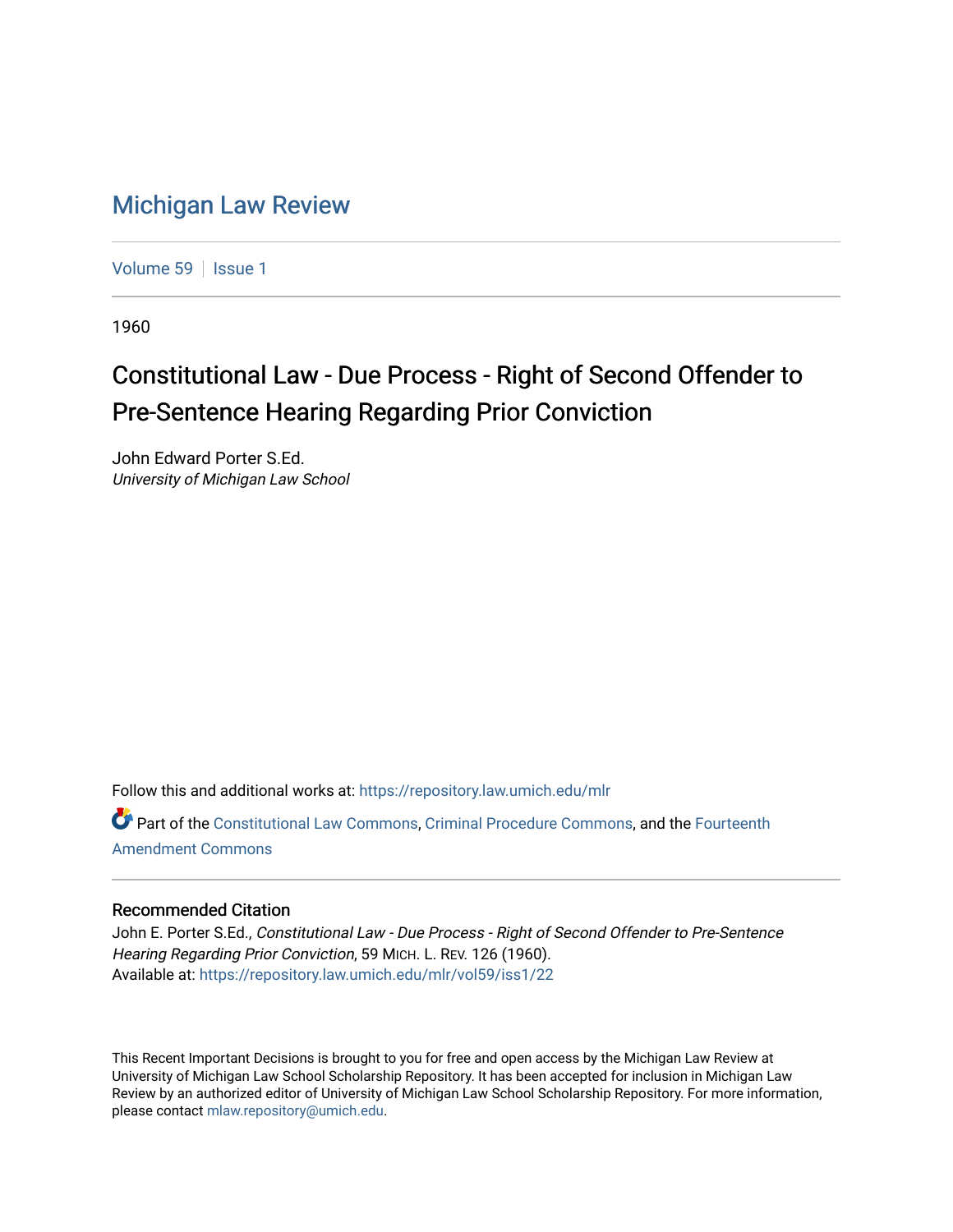CONSTITUTIONAL LAW - DUE PROCESS - RIGHT OF SECOND OFFENDER TO PRE-SENTENCE HEARING REGARDING PRIOR CONVICTION - Relator was convicted of burglary in 1953 and of voluntary manslaughter in 1954. While passing sentence after the latter conviction, the court declared that it was exercising its discretion under the Habitual Criminal Act<sup>1</sup> by imposing a double penalty on the relator. Neither relator nor his counsel objected to the procedure or demanded a hearing regarding the prior conviction.2 On petition for writ of habeas corpus, which was denied by the lower court, relator admitted the fact of his prior conviction. He asserted, however, that although the habitual criminal statute in terms contains no provision granting alleged second offenders notice and a hearing regarding the prior conviction, the trial court's failure to accord him such notice and hearing violated procedural due process. On appeal, *held,* cause remanded for

1 PA. STAT. ANN. tit. 18, §5108 (1945). A person need not be formally indicted and convicted as a previous offender in order to be sentenced under the Habitual Criminal Act. PA. STAT. ANN. §5108 (e) (1945).

<sup>2</sup>In his petition for writ of habeas corpus, relater asserted that he had no knowledge of a right to a hearing regarding his prior conviction. The question of waiver was decided favorably to him. *But see* Williams v. Oklahoma, 358 U.S. 576 (1959). See also New York **v.** Mattera, 179 N.Y.S.2d 970 (1958); Plasters v. Hoffman, 180 Kan. 559, 305 P.2d 858 (1957); Kendrick v. United States, 238 F.2d 34 (D.C. Cir. 1956); Pennsylvania *ex rel.* Firmstone v. Burke, 175 Pa. Super. 128, 103 A.2d 476 (1954).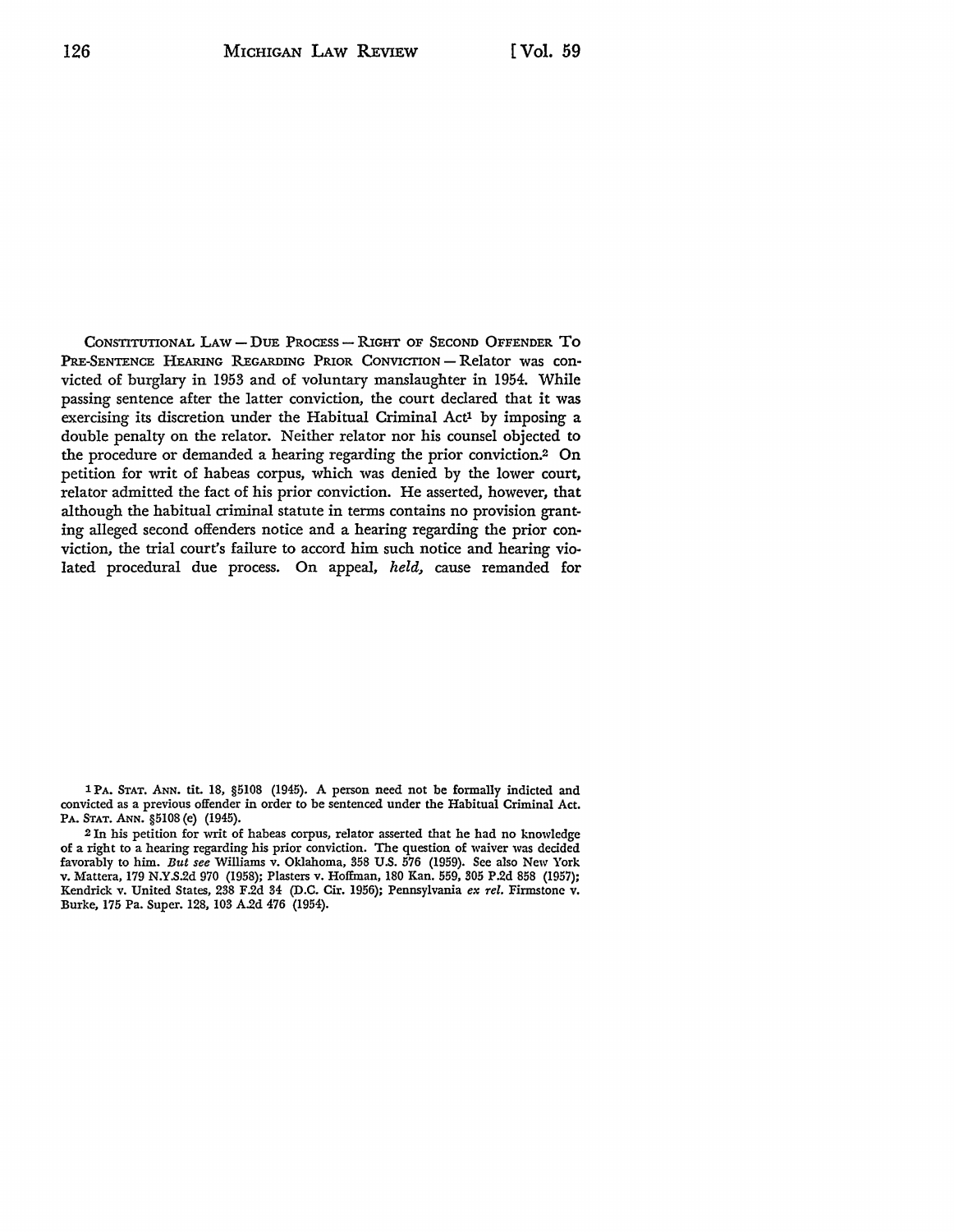resentencing.3 In order to avoid a constitutional due process question, the Habitual Criminal Act will be construed to require the trial court to give an alleged second offender, before sentencing, notice and a hearing as to the prior conviction, even though the defendant is in fact a second offender and subject to an increased term. *Pennsylvania ex rel. Dermendzin v. Myers,*  397 Pa. 607, 156 A. 2d 804 (1959).

The Supreme Court of Pennsylvania based its decision in the principal case primarily upon *United States ex rel. Collins v. Claudy.4* In that case, the Court of Appeals for the Third Circuit found a denial of due process where a trial court sentenced a defendant under the Pennsylvania Habitual Criminal Act without informing him that he was being so sentenced, even though he was in fact a second offender. $5$  The court in the principal case inferred from *Collins* that defendant was entitled to notice to enable him to present matters in mitigation of the prior offense; therefore, a hearing as well as notice was required. Neither *Collins* nor the instant case seems to give sufficient weight to a long line of federal decisions concerning postconviction, pre-sentence procedure.6 These cases, beginning with the 1949 decision of the Supreme Court in *Williams v. New York*,7 established the rule that the failure of the trial court to afford the defendant, after an adverse verdict or a plea of guilty,<sup>8</sup> an opportunity to make a statement or present evidence in mitigation of his offense is not a denial of due process.<sup>9</sup> Although no case in this line of decisions is concerned with pre-sentence procedure under a multiple offender statute, there seems to be nothing in the Pennsylvania act requiring a departure from their rule. Any presenta-

a Release of relater on writ of habeas corpus was denied, since he was still properly imprisoned by virtue of the portion of the sentence imposed solely for the voluntary manslaughter conviction. See Pennsylvania *ex rel.* Grierson v. Ashe, 353 Pa. 1, 44 A.2d 239 (1945). See generally Sedler, *Habeas Corpus in Pennsylvania After Conviction,* 20 U. Prrr. L. REv. 652 (1959).

4 204 F.2d 624 (3d Cir. 1953).

<sup>5</sup> See Pennsylvania ex rel. Arnold v. Ashe, 156 Pa. Super. 451, 40 A.2d 875 (1945); Pennsylvania v. Johnson, 348 Pa. 349, 35 A.2d 312 (1944); Levell v. Simpson, 142 Kan. 892, 52 P.2d 372 (1935). *But cf.* Delaware v. Moore, 49 Del. 29, 108 A.2d 675 (1954); Hill v. Hudspeth, 161 Kan. 376, 168 P.2d 922 (1946).

<sup>6</sup>See Hoover v. United States, 268 F.2d 787 (10th Cir. 1959); Application of Hodge, 262 F.2d 778 (9th Cir. 1958); Thomas v. Teets, 220 F.2d 232 (9th Cir. 1955); Pence v. United States, 219 F.2d 70 (10th Cir. 1955); Klingstein v. United States, 217 F.2d 711 (4th Cir. 1954); Price v. United States, 200 F.2d 652 (5th Cir. 1953); Friedman v. United States, 200 F.2d 690 (8th Cir. 1952), *cert. denied,* 345 U.S. 926 (1953); Taylor v. United States, 179 F.2d 640 (9th Cir. 1950), *cert. denied,* 339 U.S. 988 (1950); United States *ex rel.* Pascal v. Burke, 90 F. Supp. 868 (E.D. Pa. 1950); Sacks v. Canal Zone, 176 F.2d 292 (5th Cir. 1949), *cert. denied,* 338 U.S. 858 (1949).

7 337 U.S. 241 (1949). See Comment, 49 CoLUM. L. REv. 567 (1949); Note, 48 l\frCH. L. REv. 523 (1950).

8 Although the case of Williams v. New York, *supra* note 8, did not involve a guilty plea, eight of the ten cases cited in note 6 *supra,* following and developing the Williams rule, did involve pleas of guilty.

9 Thomas v. Teets, *supra* note 6; United States *ex rel.* Pascal v. Burke, *supra* note 6.